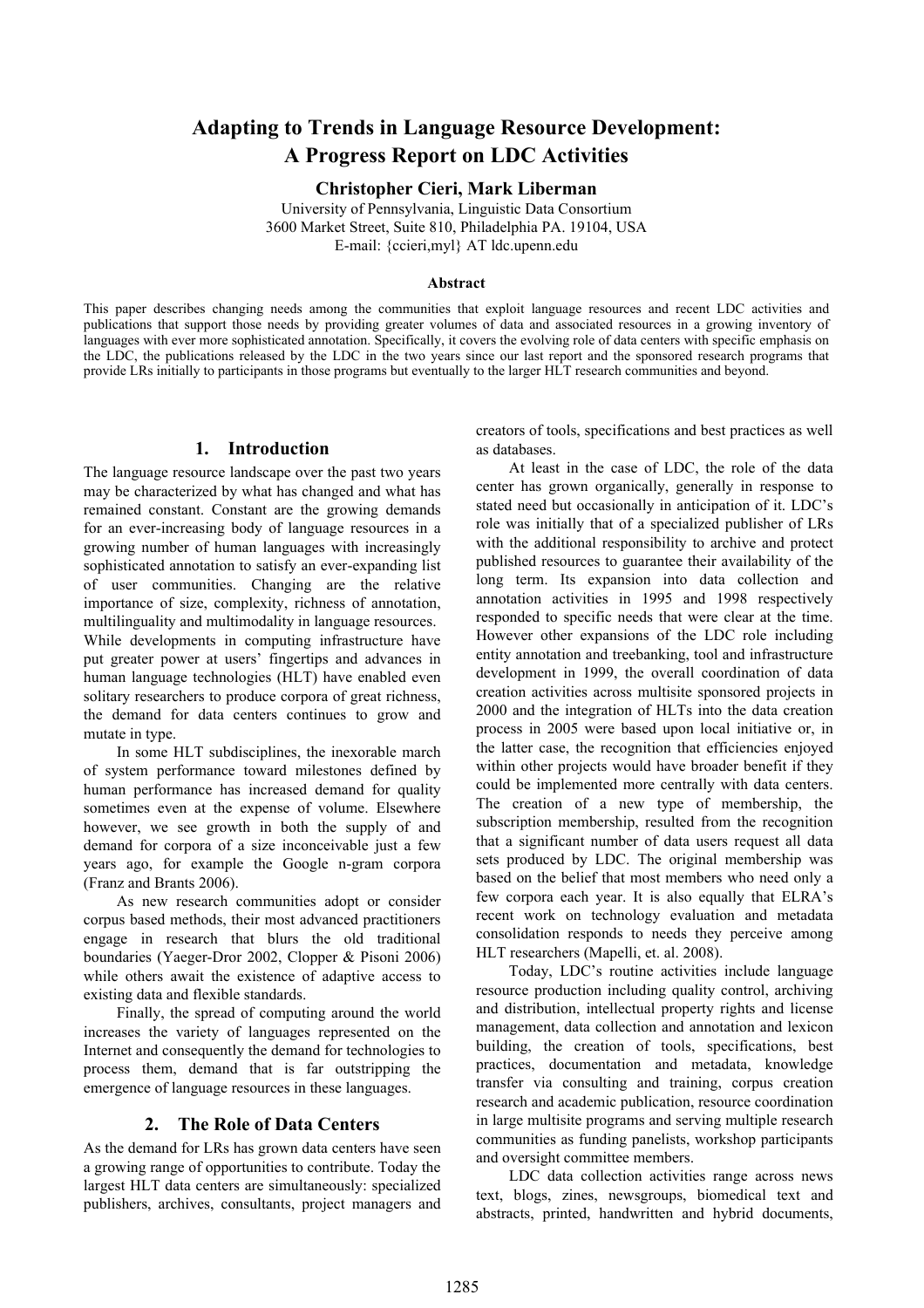broadcast news, broadcast conversation, conversational telephone speech, lectures, meetings, interviews, read and prompted speech, role playing, web video and animal vocalizations. Annotations and related activities include: data scouting, selection, triage; audio-audio alignment; bandwidth, signal quality, language, dialect, program and speaker ID, time-alignment and segmentation at the turn, sentence and word level; quick and careful transcription; orthographic and phonetic script normalization; phonetic, dialect, sociolinguistic feature and supralexical annotation; document zoning and legibility annotation; tokenization and tagging of morphology, part-of-speech, gloss, syntactic structure and semantic relations; discourse function, disfluency and relevance annotation; sense disambiguation; readability judgments; identification and classification of mentions in text of entities, relations, events and co-reference; knowledgebase population; time and location tagging; summarization of various lengths from 200 words down to titles; translation, multiple translation, edit distance analysis, translation post-editing, translation quality control and alignment of translated text at document, sentence and word levels; analysis of the physics of gesture; identification and classification of entities and events in video; and the development of pronunciation, morphological, translation and usage dictionaries.

LDC support of sponsored, multisite, HLT evaluation programs includes: needs assessment and the subsequent creation of statements of work, budgets, time lines and data matrices; the management of intellectual property rights and human subjects including the development of efficient human subject protocols; corpus specification and validation; custom tool development; data scouting, collection and triage; annotation, inter-annotator agreement studies and quality assurance; outsourcing and remote annotation; data distribution including segmentation into training, development and test sets, sourcing and acquisition of existing data, cross program data sharing and management of limited rights or reserved data including evaluation and progress sets.

The benefits of centralizing such services are many and include broad knowledge and distribution of LRs with uniform licensing both within and across research communities. Costs are shared transparently so that funding agencies who cover most or all LR development costs are relieved of the burden of subsequent maintenance and distribution costs while research users gain access to vast amounts of data – typically 30 corpora per year – for an annual membership fee that is from one to three orders of magnitude less than the cost of any single LR. In addition, the LRs are permanently accessible under simple, standard terms of use. Members' access to data is ongoing and any patches are distributed via the same methods as the original corpus. This encourages reuse and benchmarking of new algorithms. Finally, membership and data licenses cross-subsidize the creation of tools, specifications and papers that are

distributed without fee.

# **3. Current Publications**

One area in which LDC adapts to community demands is in its publications. So far in 2008, 2009 and 2010, LDC has added 63 titles to its catalog and produced dozens of corpora for use in evaluation programs that will be released generally after they use in the relevant communities. The publications of the past two years include continuing contributions from and for the research communities in language and speaker recognition, speech to text, information retrieval and extraction, a very large increase in corpora supporting machine translation and a vast number of resources for NLP. Source material has expanded from newswire and broadcast new to include web text and broadcast conversation. Connections to the avant-garde in linguistics and areas studies also continue to grow. A sampling of the publicly available corpora released since our last report follows.

To support Language Recognition, LDC released the 2005 and 2007 NIST Language Recognition Evaluation Test Sets (LDC2008S05, LDC2009S04). For Speaker Recognition, LDC published CHAINS, a corpus of read speech in multiple styles across multiple sessions by 33 English speaker developed at the University College Dublin (LDC2008S09).

LDC released the following to support speech recognition and speaker diarization:

• 33 hours of Czech Broadcast Conversation and transcripts (LDC2009S02, LDC2009T20) from the University of West Bohemia

• MDE annotations, also from West Bohemia, of the 26 hours of transcribed Czech broadcast speech contained in prior LDC corpora; these MDE annotations make corpora more readable and more useful to downstream processing by marking filled pauses, discourse markers, disfluent speech and natural breakpoints in the flow of speech. (LDC2010T02)

163 hours of transcribed, telephone speech from 136 native Caribbean Spanish and non-Caribbean Spanish speakers (LDC2010S01, LDC2010T04) from the Fisher collection

• re-tokenized, POS tagged, XML formatted version of the CALLHOME Mandarin Chinese Transcripts provided by Lancaster Univeristy (LDC2008T17)

• corpus of read Brazilian Portuguese Speech provided by the U.S. Military Academy's Department of Foreign Languages and Center for Technology Enhanced Language Learning (LDC2008S04)

a wideband mobile telephony derivative of the TIMIT Acoustic-Phonetic Continuous Speech Corpus contributed by Patrick Bauer and Tim Fingscheidt (LDC2010S02)

To support machine translation, LDC published:

• NIST MetricsMATR08 Development Data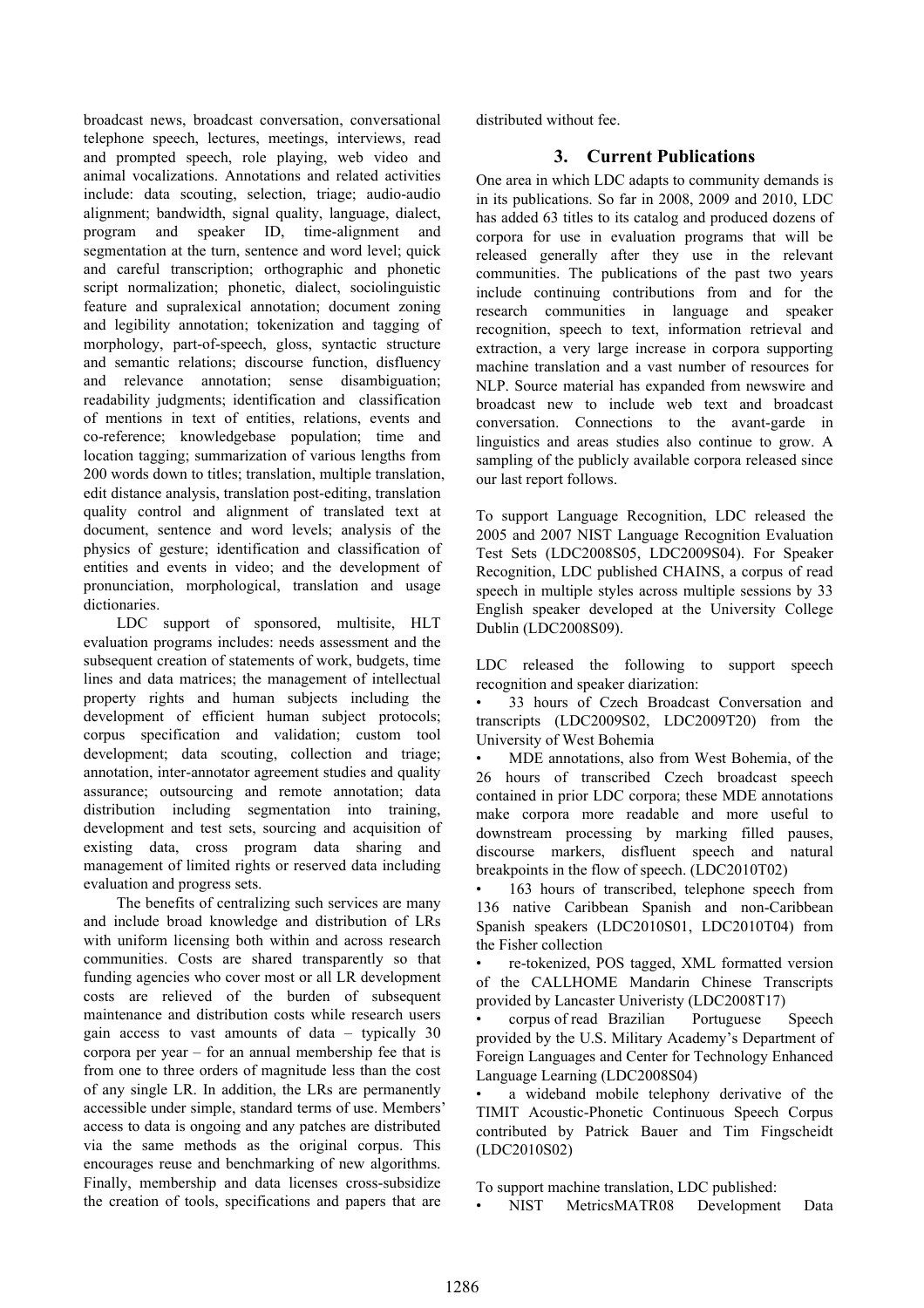(LDC2009T05)

• NIST Open Machine Translation 2008 Evaluation Selected Reference and System Translations (LDC2010T01)

• 22.5k words of each of English, Chinese and Arabic data translated into each of the other two languages and annotated for entities and TIMEX2 extents and normalization (LDC2009T11)

and with DARPA GALE funding contributed:

• 550K words of Arabic newswire translated into English (LDC2009T22)

• 323K words of Arabic weblogs and newsgroups text translated into English (LDC2009T03, LDC2009T09)

223K characters of Chinese newsgroup text and its translation selected from twenty-one sources and aligned (LDC2010T03)

• 10.7 hours comprising 56,174 words of Arabic broadcast news, transcription and translation (LDC2008T09)

553K characters of Chinese blog and newsgroup text and translation into English (LDC2008T06, LDC2009T15)

• 41 hours of Chinese broadcast news transcribed to yield 539K characters and translated into English (LDC2008T08, LDC2008T18)

• 44.4 hours of Chinese broadcast conversation transcribed to yield more than 556K characters and translated into English (LDC2009T02, LDC2009T06)

Researchers in information retrieval and extraction including from biomedical text have access to the following new data

subset of the English Gigaword corpus, XML tagged for use in the AQUAINT program (LDC2008T25)

• 601K words of PubMed abstracts on molecular genetics and cytochrome P450 inhibition variously tokenized, annotated for part of speech and multiple biomedical named entities and partially annotated for syntactic structure (LDC2008T20, LDC2008T21). The corpora were prepared by LDC for the Institute for Research in Cognitive Science with NSF funding (ITR EIA-0205448) in collaboration with GlaxoSmithKline Pharmaceuticals R&D.

• New York Times Annotated Corpus (LDC2008T19) contributed by Evan Sandhaus containing 1.8 million articles, subsets of which have been manually summarized, entity and topic tagged

Continuing its support for language modelling and responding to demand for greater volumes of text and n-gram corpora, LDC has re-released its popular North American News Text corpus (LDC2008T15), including a version for non-members (LDC2008T16) and published new versions of the Chinese (LDC2009T27), English (LDC2009T13) and Spanish (LDC2009T21) Gigawords as well as three important new contributions from Google:

word n-grams  $(n=1,7)$  and frequencies from 255

billion tokens of Japanese web text (LDC2009T08)

word n-grams  $(n=1,5)$  and frequencies from 100 billion tokens of each of ten European languages: Czech, Dutch, French, German, Italian, Polish, Portuguese, Romanian, Spanish and Swedish (LDC2009T25)

character n-grams  $(n=1,5)$  and frequencies from 883 billion tokens of Chinese text

The Center for Spoken Language Understanding (CSLU) at the Oregon Health and Science University contributed four corpora of read speech from more than ten thousand speakers in total: CSLU: Numbers (LDC2009S01), CSLU: S4X (LDC2009S03), CSLU: Alphadigit (LDC2008S06) and CSLU: ISOLET (LDC2008S07).

Supporting researchers in natural language processing, Academica Sinica contributed proposition bank-style annotations of 500 English biomedical journal abstracts (LDC2009T04) and a new part-of-speech tagged version of the Chinese Gigaword (LDC2009T14). Additional releases include:

All available annotations of the Switchboard corpus including syntactic structure and disfluencies, phonetic transcripts, dialog acts and prosody plus new annotations for animacy, markables, focus/contrast and animacy all integrated via NITE XML and contributed by Sasha Calhoun, Jean Carletta, Dan Jurafsky, Malvina Nissim, Mari Ostendorf and Annie Zaenen (LDC2009T26)

• Treebank and structural metadata annotation of 144 English telephone conversations, 140K words, created by LDC for the DARPA EARS program (LDC2009T01)

a revision of the Arabic Treebank, part 3 (LDC2010T08) using a new rigorous specification, parts 1 & 2 using the same specification to be re-released within the year

• Factbank, 208 documents, 77K tokens, of newswire and broadcast news with double-layered annotation of event factuality (LDC2009T23) contributed by Roser Sauri and James Pustejovsky.

• Language Understanding Annotation Corpus, 7K words of English and 2K of Arabic text intensively annotated for committed belief, event and entity co-reference, dialog acts and temporal relations (LDC2009T10) contributed by a multisite team based on meetings at the HLT Center of Excellence at Johns Hopkins University (LDC2009T07)

• new release of Ontonotes containing 1324k of Chinese, 1150k of English and 200k words of Arabic newswire, broadcast news and broadcast conversation from multiple sources annotated for syntactic and predicate argument structure and co-reference created through a collaboration of BBNT, the Universities of Pennsylvania and Colorado and the University of Southern California's Information Sciences Institute (LDC2009T24)

• Brown Laboratory for Linguistic Information Processing (BLLIP) corpora containing Penn Treebank-style parsing of  $\sim$ 24 million sentences from the LDC North American News Text corpora (LDC2008T13, LDC2008T14)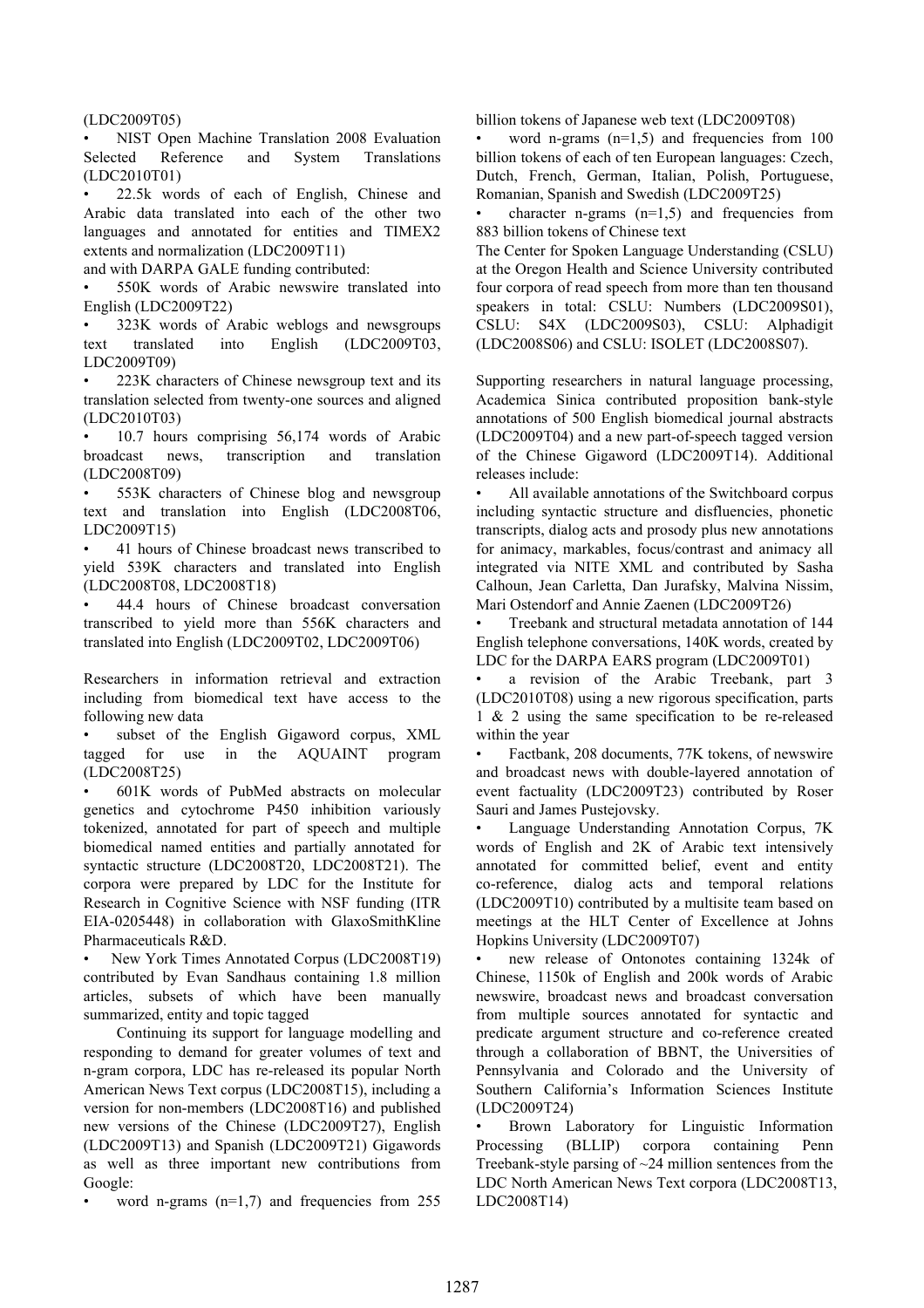• new version of Chinese PropBank (LDC2008T07) containing predicate-argument annotation of 750,000 words from the Chinese Treebank contributed by Nianwen Xue, Martha Palmer, Meiyu Chang, Zixin Jiang.

• Hindi WordNet, the first for an Indian language, contributed by researchers at the Center for Indian Language Technology, IIT Bombay with 56,928 unique words and 26,208 synsets (LDC2008L02).

• NomBank (LDC2008T23) contributed by Adam Meyers, Ruth Reeves and Catherine Macleod at New York University annotating argument structure for instances of common nouns in 114,576 propositions of the Penn Treebank's Wall Street Journal texts.

• COMNOM v1.0, an enriched version of COMLEX Syntax Lexicon also created at New York University (LDC2008T24)

• Penn Discourse Treebank (LDC2008T05) containing annotations of 40,600 discourse relations in the Wall Street Journal subset of the Penn Treebank

• Czech Academic Corpus (LDC2008T22) created by a multi-site team in the Czech Republic and containing 650,000 words of news and magazine text and broadcast transcripts manually annotated for morphology and syntax plus tools for corpus search and management and the editing of morphological and syntactical annotations

• CoNLL 2008, the shared task data (LDC2009T12) including excerpts from multiple tagged corpora annotated for POS, syntactic dependency, semantic role set, named entities and WordNet super senses

• 10,567 English posts from age-specific chat rooms annotated with chat dialog-act tags and part-of-speech tags contributed by Eric Forsyth, Jane Lin, Craig Martell of the Naval Post-Graduate School (LDC2010T05)

Connecting to scholars in linguistics and area studies, LDC has released:

• An English Dictionary of the Tamil Verb (LDC2009L01) developed by Professor Harold Schiffman and Vasu Renganathan of the University of Pennsylvania containing translations for 6597 English verbs and definitions of 9716 Tamil verbs and available in PDF and XML formats.

• Global Yoruba Lexical Database (LDC2008L03) created by LDC's Yiwola Awoyale containing definitions of 450,000 words from this Niger-Congo language and varieties affected by it including Gullah, Lucumí and Trinidadian.

• Audiovisual Database of Spoken American English (LDC2009V01) developed at Butler University to support research in speech production and recognition and containing seven hours of audiovisual recordings of fourteen American North Midland speakers producing syllables, word lists and sentences used in both academic and clinical settings.

# **4. Recent and Current Projects**

Beyond its role as archive and distributor of language resources, LDC is actively engaged in a number of data creation projects each of which will provide new LRs for general use. A small selection of such projects follows.

The DARPA GALE program develops technologies that interpret large volumes of speech and text in multiple languages to deliver pertinent information in usable form to monolingual English-speaking analysts and decision makers in response to direct or implicit requests. GALE technologies transcribe, translate and distill speech and text in multiple languages and output structured, integrated English text. LDC provides GALE with data, annotations, tools, standards and best practices for system training, development and evaluation.

DARPA Machine Reading makes knowledge in natural language text available for automated processing with little human intervention. Machines learn to read from few examples and read to learn in order to answer questions and perform reasoning tasks. LDC develops and distributes linguistic resources for MR including source data, annotation guidelines, annotated data, use cases, system assessment, annotation, corpus infrastructure and related evaluation resources.

DARPA MADCAT (Multilingual Automatic Document Classification Analysis and Translation) develops systems to automatically provide page segmentation, metadata extraction, OCR and translation in order to convert foreign language text images into English transcripts for use by humans and processes such as summarization and information extraction. LDC is creating publicly available linguistic resources on a scale and richness not previously available including new collection and annotation of new and existing data to address strategic gaps in genre, dialect, image quality found in existing training resources.

NIST TAC-KBP (Text Analysis Conference Knowledge Base Population) is a technology evaluation campaign building upon the ACE and TAC QA initiatives to foster research in automatically mining named-entity information from unstructured text and inserting it into knowledge bases. LDC creates and distributes English source data in multiple genres; annotations, system assessment, tools and specifications for TAC KBP, including the Entity Linking and Slot Filling tasks.

The Rich Transcription evaluation promotes and measures advances in the state-of-the-art of several automatic speech recognition technologies that produce transcriptions more readable by humans and more useful for machines. LDC creates gold standard evaluation data for RT, including transcription and related annotation of speech in various domains including broadcasts, meetings and lectures.

The NIST OpenMT evaluation series advances the state of the art toward fully adequate and fluent translations. LDC creates gold standard training, devtest and evaluation data, performing data collection, processing and selection; manual translation; and system assessment covering multiple genres and language pairs including Arabic, Chinese, and Urdu with English.

NIST's TRECVid Event Detection track promotes